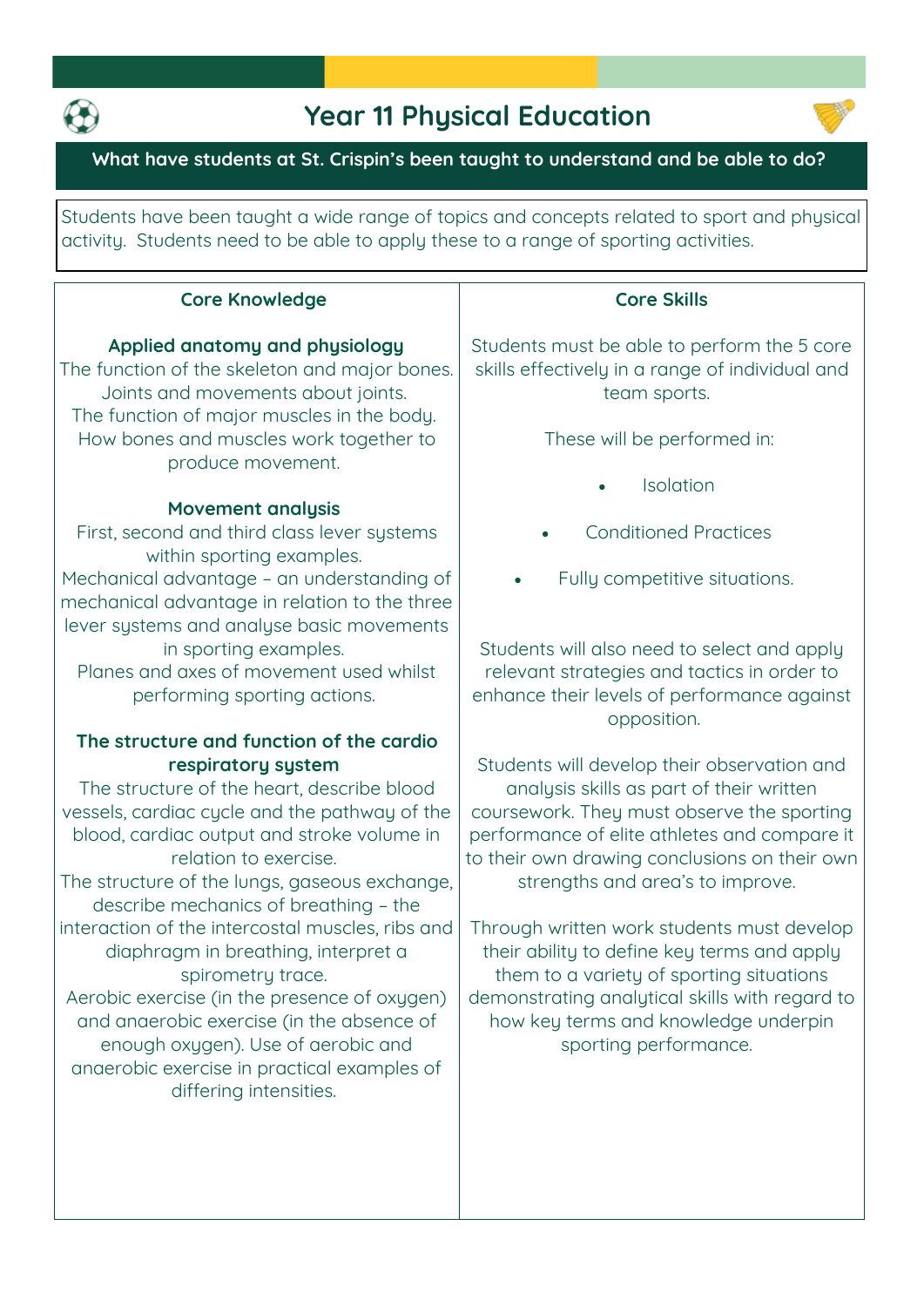

# **Year 11 Physical Education continued**



**What have students at St. Crispin's been taught to understand and be able to do?**

#### **Use of data**

**Explain what is meant by quantitative data, use and show methods for collecting quantitative data. Present data in a variety of forms.**

**What is meant by qualitative data? Use and show methods for collecting qualitative data. Present data in a variety of forms.**

#### **Physical training**

**The difference between health and fitness, explain relationship between health and fitness.**

**Components of fitness, using sports and physical activity to the required components of fitness.**

**Fitness testing, measure the components of fitness. Using fitness tests show how data is collected for fitness testing. Principles of training and overload and apply the principles of training. Types of training and identify the advantages and dis-advantages (the effects on the body) of training types linked to specific aims. Suitable ways to prevent injury and the importance of warming up and cooling down. Specific training techniques, high altitude training as a form of aerobic training.**

**Seasonal aspects of training.**

#### **Sports Psychology**

**Skill and ability and skill classifications. Definitions of types of goals and setting of performance and outcome goals in sporting examples. SMART targets to improve and/or optimise performance. Basic information processing model. The effectiveness of the use of types of** 

**guidance, with reference to beginners and elite level performers.**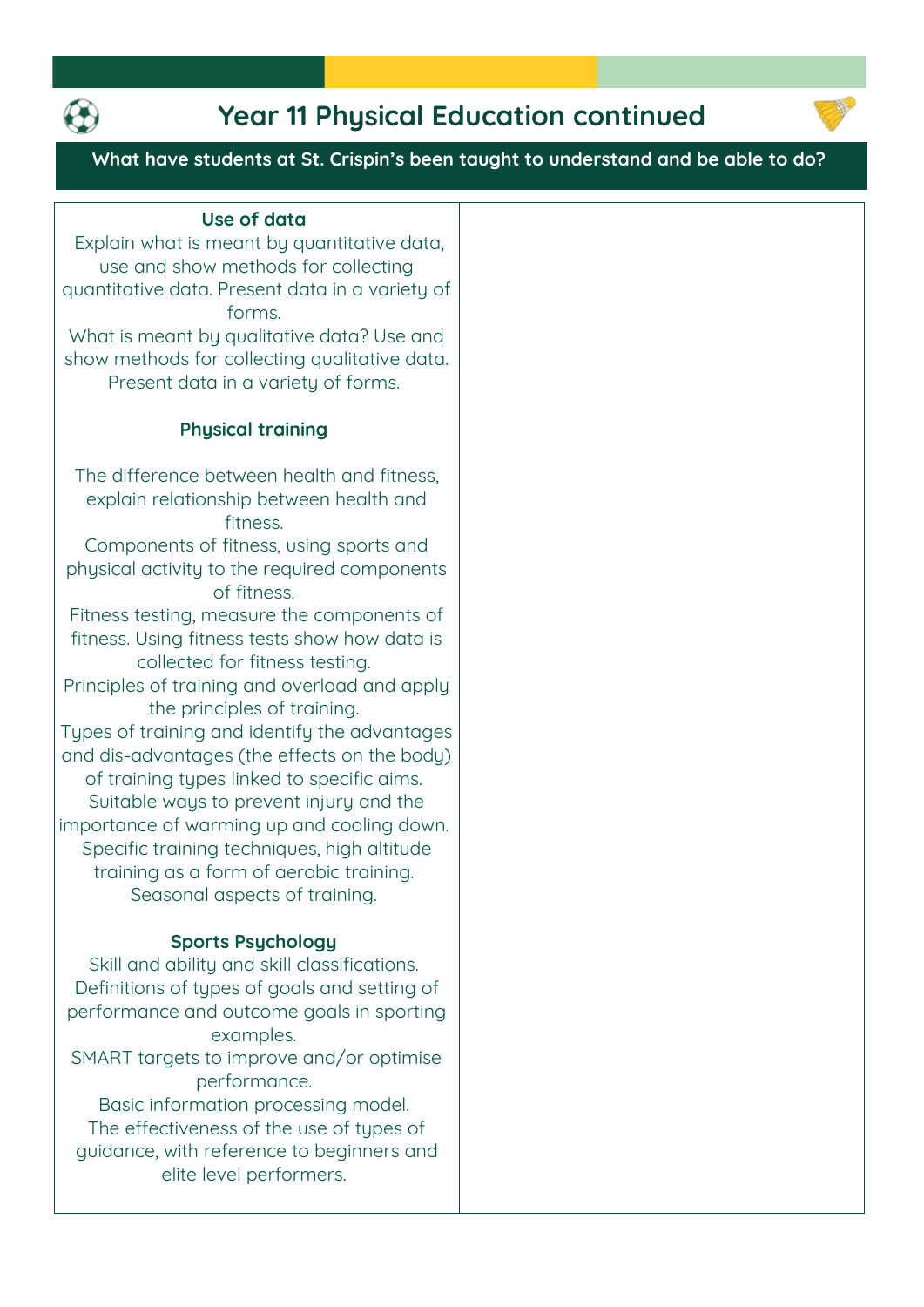

# **Year 11 Physical Education continued**



## **What have students at St. Crispin's been taught to understand and be able to do?**

### **Use of data**

- **Arousal and relate to sporting examples**
- **Inverted-U theory and how this effects performance**
- **Direct and indirect aggression with application to specific sporting examples.**
- **Introvert and extrovert personality types, including examples of sports, which suit these particular personality types**
- **Intrinsic and extrinsic motivation and evaluate the merits of intrinsic and extrinsic motivation in sport.**

#### **Socio-cultural influences**

- **Engagement patterns of different social groups and the factors affecting participation**
- **Commercialisation, types of sponsorship and the media and the positive and negative impacts of sponsorship and the media**
- **Positive and negative impacts of technology on certain sports**
- **Conduct of performers**
- **Drugs in sport-prohibited substances are linked to certain sporting events**
- **Spectator behaviour (the positive and the negative effects of spectators at events). The reasons why hooliganism occurs. Strategies employed to combat hooliganism/ spectator behaviour.**

## **Health, fitness and well-being**

- **Link participation in physical activity, exercise and sport to health, well-being and fitness and how exercise can suit the varying needs of different people**
- **The consequences of a sedentary lifestyle, the term obesity and how it may affect performance in physical activity and sport**
- **Three somatotypes the represent the body; endomorph, ectomorph and mesomorph**
- **How energy is used in the body, the reasons for having balanced diet.**